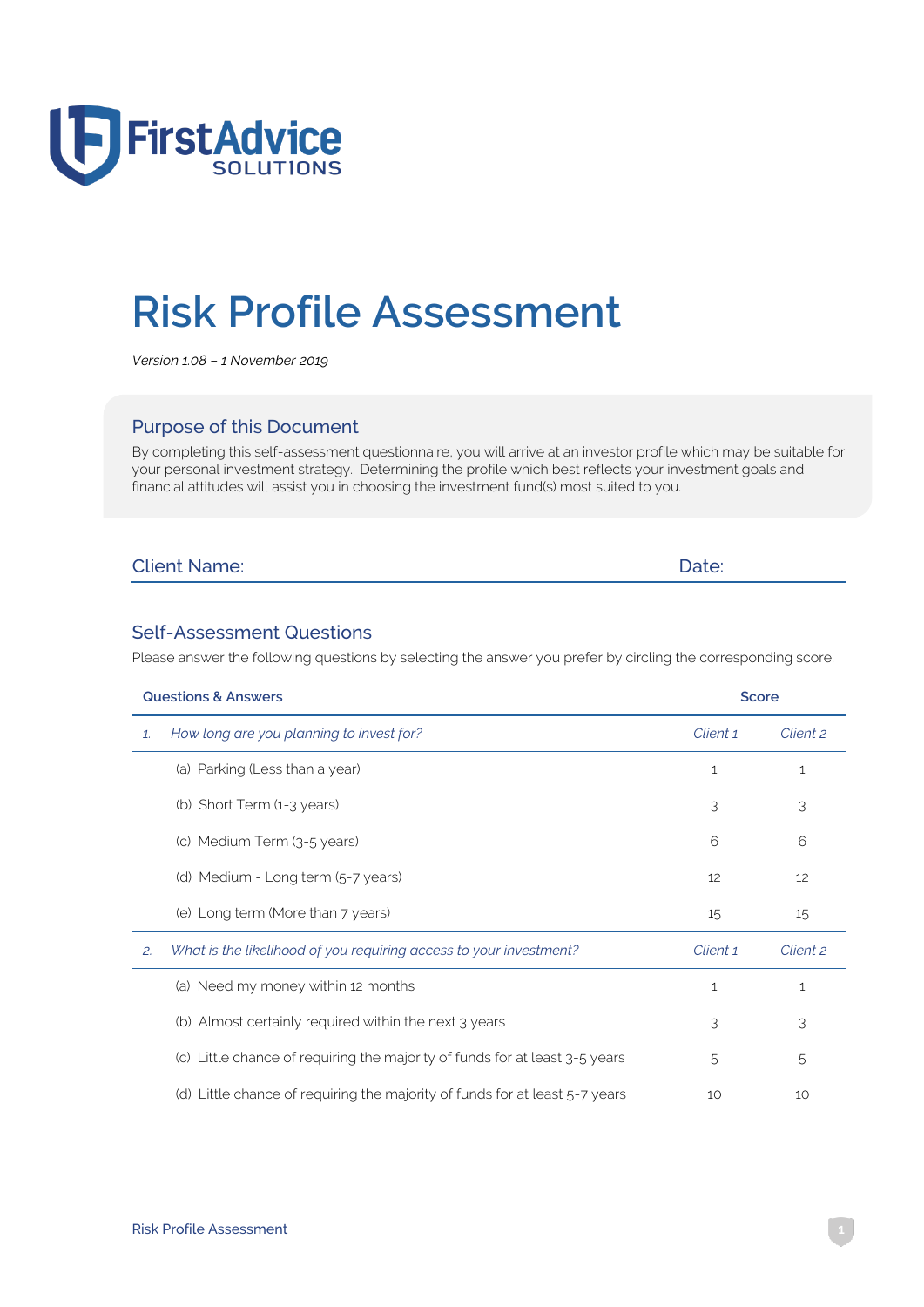

|    | <b>Questions &amp; Answers (Continued)</b>                                                                                                                                                              | <b>Score</b> |              |
|----|---------------------------------------------------------------------------------------------------------------------------------------------------------------------------------------------------------|--------------|--------------|
| 3. | What do you want to achieve through this investment?                                                                                                                                                    | Client 1     | Client 2     |
|    | (a) Earn interest on the money before it will be spent over next 12 months                                                                                                                              | 1            | $\mathbf{1}$ |
|    | (b) Maintain my capital even at the expense of modest investment returns                                                                                                                                | 3            | 3            |
|    | (c) Generate an income stream                                                                                                                                                                           | 5            | 5            |
|    | (d) Achieve steady capital growth with no need for current income/a need<br>for some income                                                                                                             | 7            | 7            |
|    | (e) Achieve high capital growth                                                                                                                                                                         | 9            | 9            |
| 4. | How important is it that your investments keep pace with inflation?                                                                                                                                     | Client 1     | Client 2     |
|    | (a) Not important - inflation is low so it won't make much difference over the<br>short term when I need the money                                                                                      | $\mathbf{1}$ | 1            |
|    | (b) Fairly important - I need my money to be worth at least as much as it is<br>now, and hopefully more, when I use it                                                                                  | 3            | 3            |
|    | (c) Very important - I want my investments to grow faster than inflation<br>even though this involves more risk                                                                                         | 5            | 5            |
| 5. | How do you feel about the value of your investments fluctuating by as much<br>as 20% or more over a short period of time such as a year?                                                                | Client 1     | Client 2     |
|    | (a) Not concerned                                                                                                                                                                                       | 7            | 7            |
|    | (b) A little concerned                                                                                                                                                                                  | 5            | 5            |
|    | (c) Fairly concerned                                                                                                                                                                                    | 3            | 3            |
|    | (d) Very concerned                                                                                                                                                                                      | 2            | 2            |
|    | (e) Alarmed                                                                                                                                                                                             | 1            | $\mathbf{1}$ |
| 6. | Imagine your long-term investment is suddenly worth 20% less than it was 6<br>months ago. For example, you invested \$300,000 and it is now worth \$240,000<br>(a fall in value of \$60,000) You would: | Client 1     | Client 2     |
|    | (a) Not applicable, this wouldn't apply as I wouldn't invest in a long-term<br>investment                                                                                                               | 1            | $\mathbf{1}$ |
|    | (b) Sell my investment immediately                                                                                                                                                                      | 1            | $\mathbf{1}$ |
|    | (c) Retain the investment and monitor its performance going forward                                                                                                                                     | 5            | 5            |
|    | (d) Treat the fall as a setback, however as a long-term investor remain<br>invested to enable values to recover                                                                                         | 7            | 7            |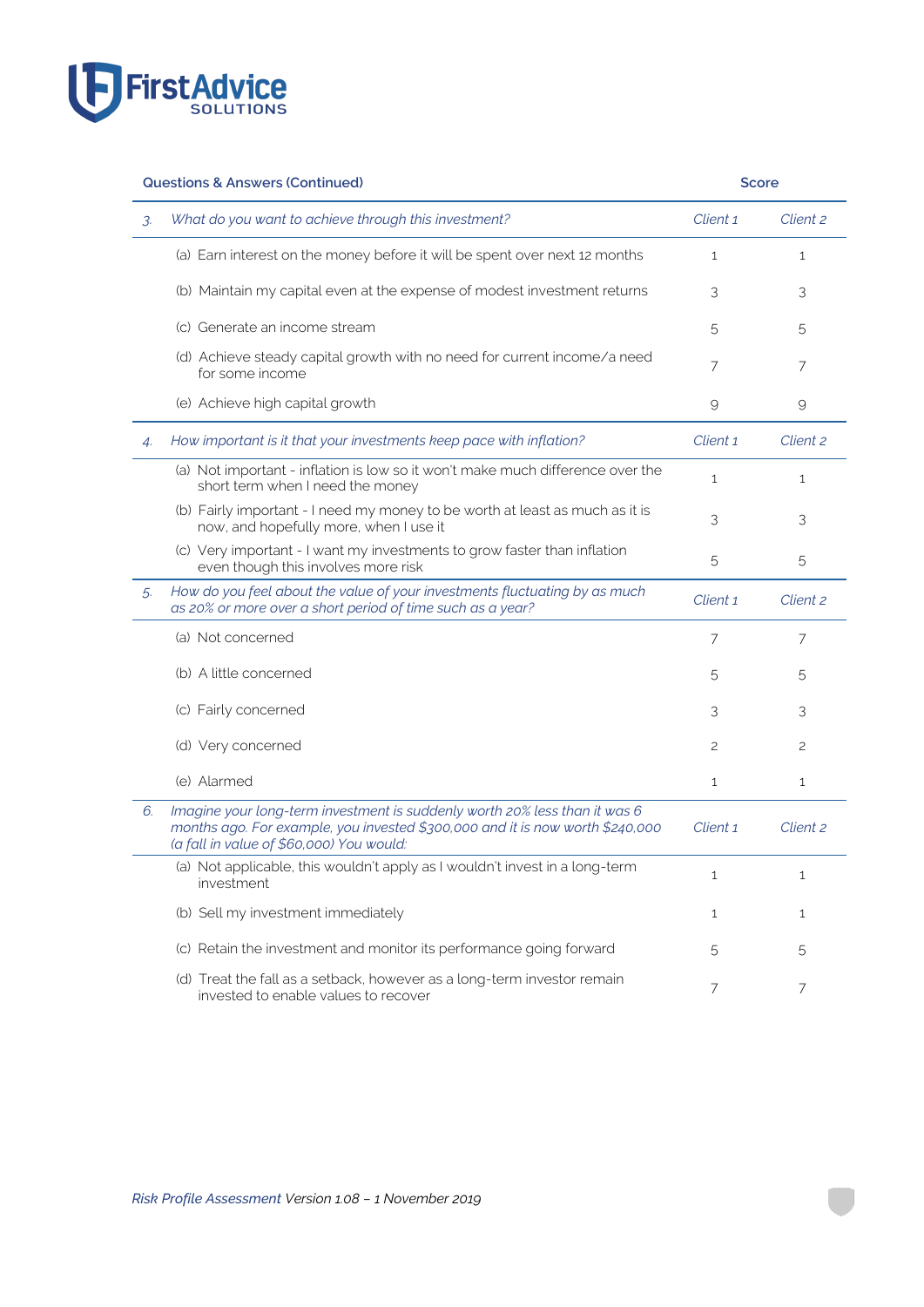

|    | <b>Questions &amp; Answers (Continued)</b>                                                                                                                                           | <b>Score</b> |              |
|----|--------------------------------------------------------------------------------------------------------------------------------------------------------------------------------------|--------------|--------------|
| 7. | How would you describe yourself as an investor?                                                                                                                                      | Client 1     | Client 2     |
|    | (a) Very conservative                                                                                                                                                                | $\mathbf{1}$ | $\mathbf{1}$ |
|    | (b) Conservative - predominately looking for income with very little<br>exposure to risky assets (like shares and property)                                                          | 3            | 3            |
|    | (c) Moderate - looking for returns without much risk and with a view to<br>income                                                                                                    | 3            | 3            |
|    | (d) Willing to invest in some "riskier" assets (like shares and property) for<br>higher returns                                                                                      | 5            | 5            |
|    | (e) Willing to invest mainly in the 'riskier' assets (mainly shares) for higher<br>returns                                                                                           | 7            | 7            |
| 8. | Which statement best describes your approach to choosing an investment?                                                                                                              | Client 1     | Client 2     |
|    | (a) I don't feel comfortable with any chance of investment loss                                                                                                                      | $\mathbf{1}$ | $\mathbf{1}$ |
|    | (b) I like my returns to be fairly stable, I don't like the value of investments to<br>rise and fall too much                                                                        | 3            | 3            |
|    | (c) I accept that my investments may rise and fall if I want higher returns -<br>however, I'm not interested in high risk investments even if they<br>potentially have a high return | 5            | 5            |
|    | (d) I want the best long term returns I can get and I'm prepared to accept<br>significant ups and downs in investment value                                                          | 7            | 7            |
|    | <b>Your Total Scores</b>                                                                                                                                                             |              |              |

## Your Risk Profile Score

We will assist you with calculating your risk profile score below.

| Question     | Cash | Defensive      | Conservative  | <b>Balanced</b> | Growth              | <b>High Growth</b>  |
|--------------|------|----------------|---------------|-----------------|---------------------|---------------------|
| $\mathbf{1}$ | 1    | $\mathsf 3$    | 3             | $\mathbf 6$     | $12\,$              | 15                  |
| $\mathbf{2}$ | 1    | 3              | 3             | 5               | 10                  | 10                  |
| 3            | 1    | 3              | 5             | 7               | $\mathcal{G}% _{0}$ | $\mathcal{G}% _{0}$ |
| 4            | 1    | $\mathbf{1}$   | $1 - 3$       | 3               | 5                   | 5                   |
| 5            | 1    | $\overline{c}$ | 3             | 5               | 7                   | 7                   |
| $6\,$        | 1    | $\mathbf{1}$   | $\mathbf{1}$  | 5               | 7                   | 7                   |
| 7            | 1    | 3              | 3             | 5               | 7                   | 7                   |
| $\,8\,$      | 1    | $1\,$          | $\mathcal{S}$ | 5               | 7                   | 7                   |
| <b>Total</b> | 8    | 17             | 24            | 41              | 64                  | 67                  |
| Range        | $12$ | 12-20          | $21 - 28$     | $29 - 53$       | 54-66               | 67                  |

*Risk Profile Assessment Version 1.08 – 1 November 2019*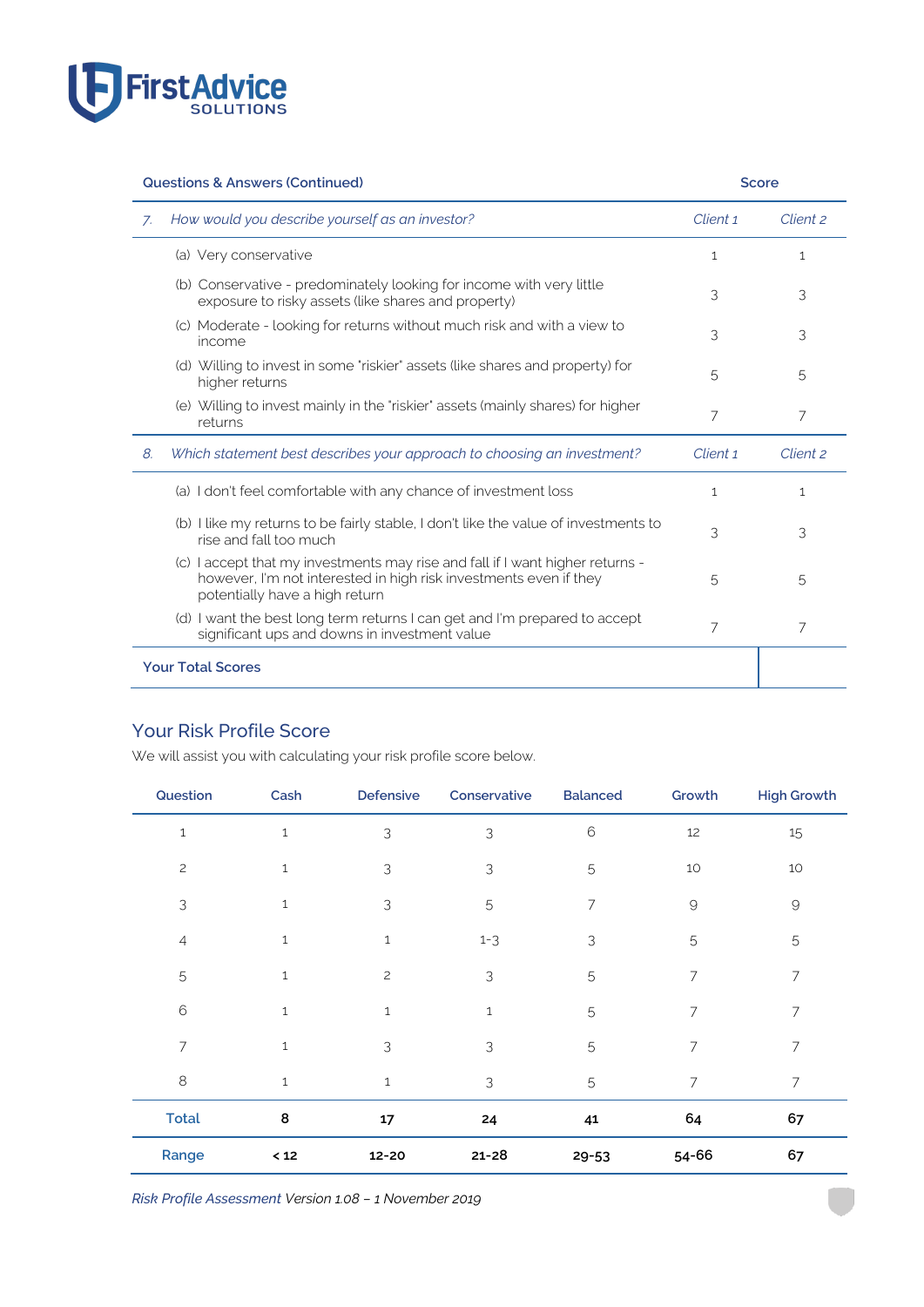

# Other Investment Considerations

| <b>Questions &amp; Answers</b>                                   |          | <b>Score</b> |  |
|------------------------------------------------------------------|----------|--------------|--|
| Do you have a preference to access specific investments          | Client 1 | Client 2     |  |
| No particular preference                                         |          |              |  |
| Access to direct shares or ETFs                                  |          |              |  |
| Access to alternative investments                                |          |              |  |
| Access to term deposits                                          |          |              |  |
| Access to ethical-socially responsible investments               |          |              |  |
| Investment transparency - ability to view underlying investments |          |              |  |
| Large range of investment managers and styles                    |          |              |  |
| Are product costs and fees an important consideration?           | Client 1 | Client 2     |  |
| Lowest cost is primary goal                                      |          |              |  |
| Seeking value for money                                          |          |              |  |
| Willing to pay for relevant features                             |          |              |  |
| Ability to pay for advice via the fund/ platform                 |          |              |  |
| Which of the following have you previously invested in?          | Client 1 | Client 2     |  |
| Term deposits/ savings accounts                                  |          |              |  |
| Managed funds                                                    |          |              |  |
| Direct shares                                                    |          |              |  |
| Investment property                                              |          |              |  |
| Own home                                                         |          |              |  |
| An investment you have borrowed for other than property          |          |              |  |
| Are there any investments you want to avoid?                     | Client 1 | Client 2     |  |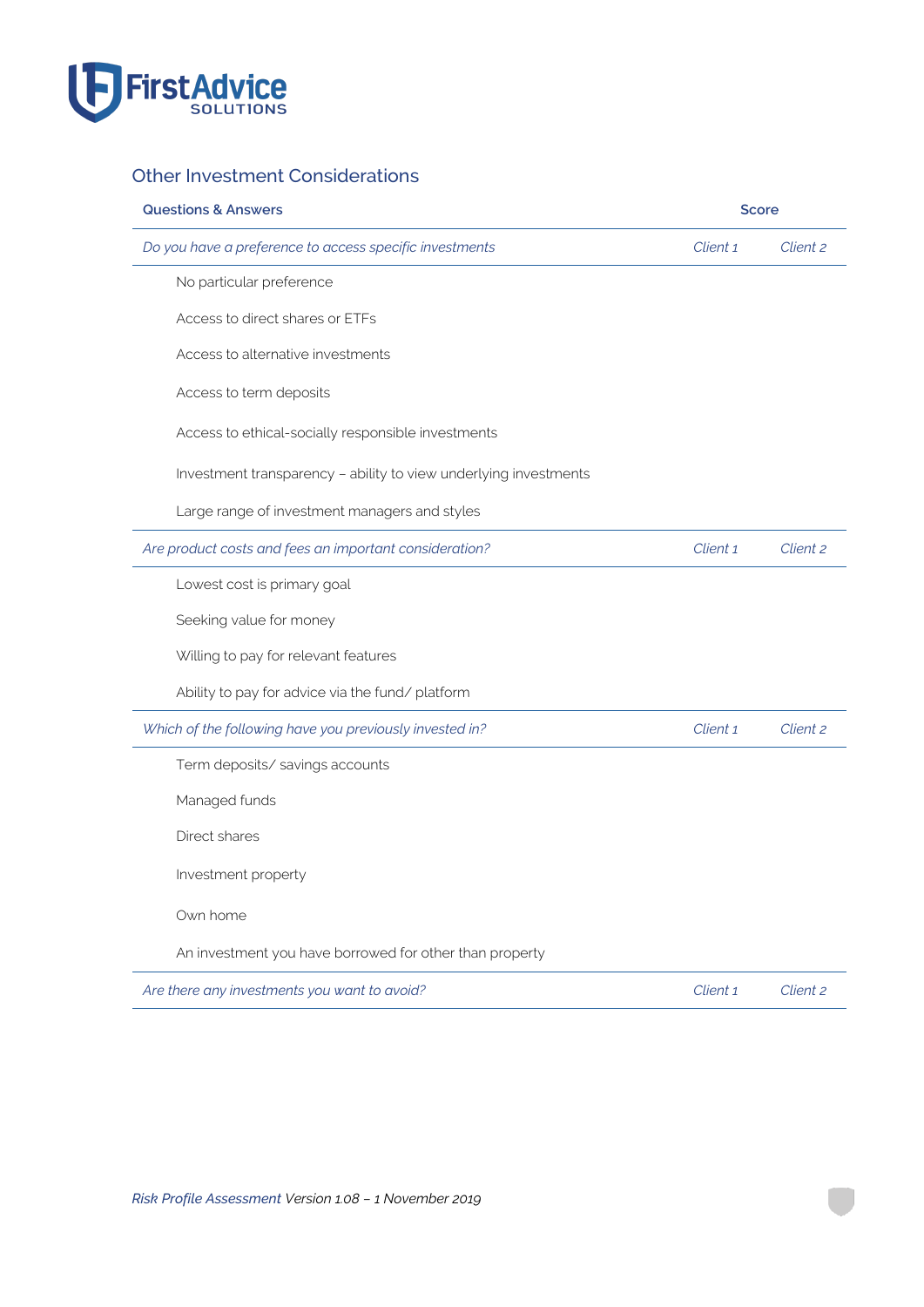

# Understanding Risk Profiles

The standard risk profiles are listed below.

| Description        | <b>Risk Profile</b>                                                                                                                                                                                                                                                                                                                                                                                                                                                                                                                |
|--------------------|------------------------------------------------------------------------------------------------------------------------------------------------------------------------------------------------------------------------------------------------------------------------------------------------------------------------------------------------------------------------------------------------------------------------------------------------------------------------------------------------------------------------------------|
| Cash               | You seek to protect your capital and are prepared to forego higher returns to achieve this.<br>You are not prepared to take any risk. You are likely to invest predominately in cash.<br>The recommended minimum investment timeframe is less than one year.                                                                                                                                                                                                                                                                       |
| Defensive          | You seek stable returns with income but low potential for capital loss. You are prepared to<br>take little risk and are likely to withdraw your investment in the event of loss in value. You<br>are likely to invest in between 80% to 100% in income producing assets, such as fixed<br>interest and cash and 0% to 20% in growth assets, such as shares and property.<br>The neutral asset allocation position is 15% growth & 85% income. The recommended<br>minimum investment timeframe is 1-3 years.                        |
| Conservative       | You seek to preserve and potentially increase the value of your capital over the medium<br>to long term with relatively stable returns over the medium term. You are prepared to<br>take a small amount of risk. You are likely to invest in between 60% to 80% in income<br>producing assets, such as fixed interest and cash and 20% to 40% in growth assets, such as<br>shares and property.<br>The neutral asset allocation position is 30% growth & 70% income. The recommended<br>minimum investment timeframe is 2-3 years. |
| <b>Balanced</b>    | You seek a balance of income and capital growth over the medium to long term. You are<br>prepared to take short term risk to potentially gain longer term capital growth. You are<br>likely to invest between 40% to 60% in income producing assets, such as fixed interest and<br>cash and 40% to 60% in growth assets, such as shares and property.<br>The neutral asset allocation position is 50% growth & 50% income. The recommended<br>minimum investment timeframe is 3-4 years.                                           |
| Growth             | You seek returns mostly from capital growth over the long term. You are prepared to take<br>medium to long term risk to potentially gain higher capital growth and in the event of loss<br>in value, you are likely to maintain your strategy. You are likely to invest in between 20% to<br>40% in relatively secure and stable assets and 60% to 80% in growth assets, such as<br>shares.<br>The neutral asset allocation position is 70% growth & 30% income. The recommended<br>minimum investment timeframe is 4-5 years.     |
| <b>High Growth</b> | You seek capital growth over the long term. You are prepared to take long term risk and<br>accept higher volatility to potentially gain higher capital growth and in the event of loss in<br>value, you are likely to leave the investment in place. You are likely to invest 80-100% in<br>growth assets, such as Australian and global shares.<br>The neutral asset allocation position is 90% growth & 15% income. The recommended<br>minimum investment timeframe is 5-7 years.                                                |